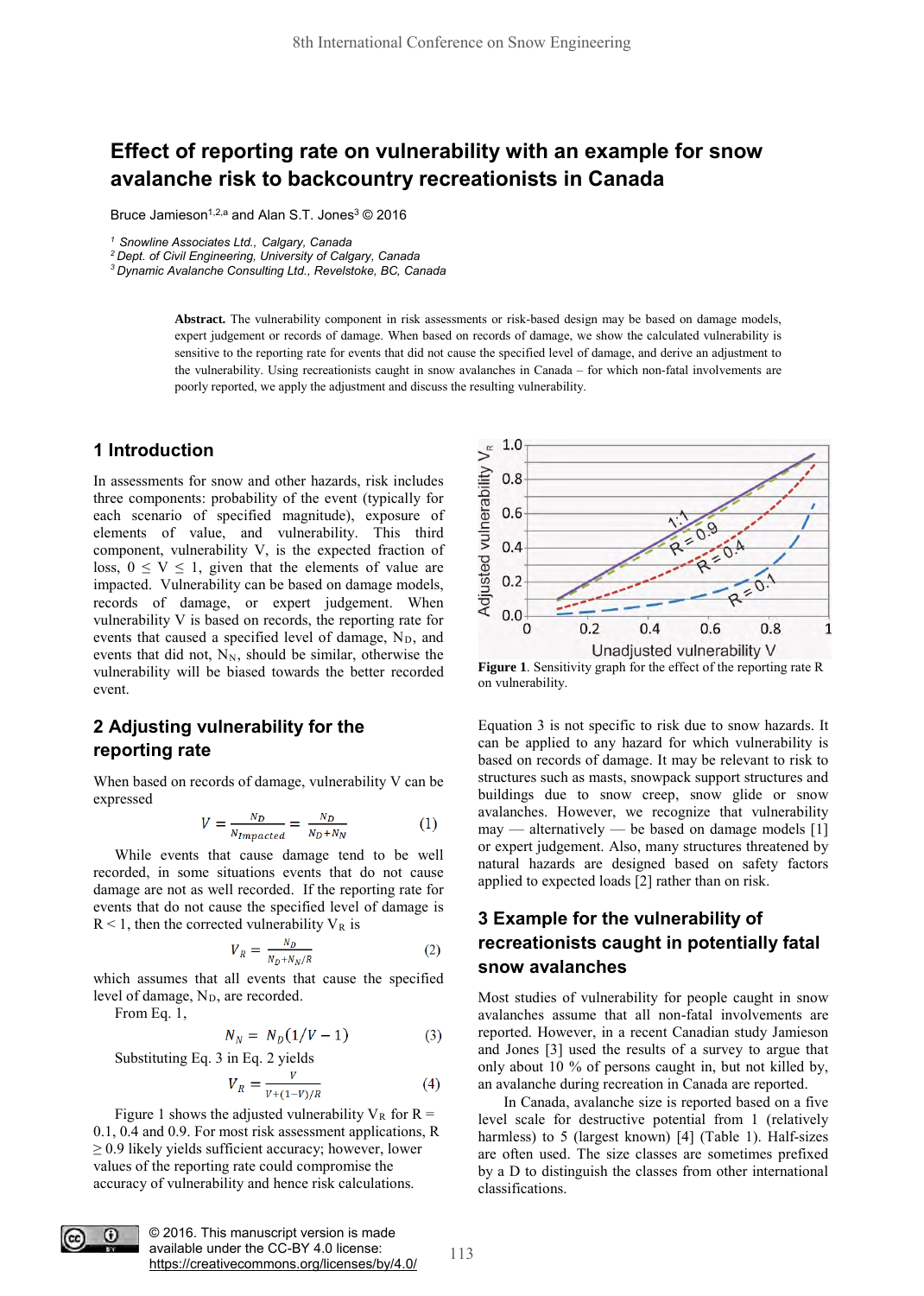| Size <sup>a</sup>                                                                                                                                                                     | Destructive potential                                                                                      | Typical<br>mass<br>(t) | Typical<br>path<br>length(m) |  |
|---------------------------------------------------------------------------------------------------------------------------------------------------------------------------------------|------------------------------------------------------------------------------------------------------------|------------------------|------------------------------|--|
| D1                                                                                                                                                                                    | Relatively harmless to<br>people.                                                                          | <10                    | 10                           |  |
| D2                                                                                                                                                                                    | Could bury, injure or kill<br>a person.                                                                    | 10 <sup>2</sup>        | 100                          |  |
| D <sub>3</sub>                                                                                                                                                                        | Could bury a car, destroy<br>a small building, or break<br>a few trees.                                    | 10 <sup>3</sup>        | 1000                         |  |
| D <sub>4</sub>                                                                                                                                                                        | Could destroy a railway<br>car, large truck, several<br>buildings, or a forest with<br>an area up to 4 ha. | 10 <sup>4</sup>        | 2000                         |  |
| D <sub>5</sub>                                                                                                                                                                        | Largest snow avalanches<br>known; could destroy a<br>village or a forest of 40<br>ha                       | $10^{5}$               | 3000                         |  |
| <sup>a</sup> the D prefixing the number is a recent addition to<br>distinguish the classes from other numerical avalanche size<br>classifications not based on destructive potential. |                                                                                                            |                        |                              |  |

**Table 1**. Classes of avalanche size by destructive potential [4]

Based on Canadian data for recreationists caught in potentially fatal avalanches (Size D2 and larger), the unadjusted vulnerability V is 0.19 [5]. The vulnerability adjusted for  $R = 0.10$  is  $V_R = 0.03$  (Eq. 4) as shown in Table 2.

Jamieson and Jones [3] identified three factors that contribute to this surprisingly low vulnerability:

- The recreationists are typically caught when on skis or a snowmobile high in an avalanche path.
- They have some skill to escape a moving avalanche.
- They wear avalanche transceivers, and are accompanied by other recreationists capable of companion rescue with transceivers, shovels and probes. In the absence of these factors, vulnerability would be higher [3].

We recognize that the definition of "potentially fatal" based on the Canadian size classification [4] may contribute to the low vulnerability. This adjusted vulnerability does not apply to non-recreationists and will not apply to countries with a different definition of a potentially fatal avalanche.

 The vulnerability adjusted for non-reporting is difficult to validate. In a study of the efficacy of balloon packs, Haegeli et al. [6] reasonably assumed that most non-fatal involvements would be reported in fatal avalanches. However, the selection criteria included deployed balloon packs, excluding many of the smaller potentially fatal avalanches in which recreationists are often caught. Further, Haegeli et al. did not partition their results by avalanche size [4], which is required for comparison with the adjusted vulnerability in Table 2. We sought individual well documented avalanches with numerous people caught and at least one fatality, and found one such avalanche. The Size D3 avalanche on

2013-03-13 about 18 km west of Revelstoke, BC caught 50 to 100 people in the runout zone, injured 32 and killed 2 [7], making it suitable for comparison with the adjusted vulnerability  $V_R$ . In this single avalanche with many involvements, 0.02 to 0.04 of those caught were killed. While vulnerability from a single avalanche cannot be used to validate the vulnerability, the fatality rate is not inconsistent with vulnerability  $V_R = 0.07$  for a Size 3 avalanches based on  $R = 0.10$  (Table 2).

**Table 2**. Avalanche vulnerability for recreationists in Canada by avalanche size, 1984-2011 [5]

| Avalanche<br>size $[4]$ | Relative<br>frequency of<br>recreationists<br>caught<br>$(n = 1343)$ | Probability of death if<br>caught, $V_R$ |            |
|-------------------------|----------------------------------------------------------------------|------------------------------------------|------------|
|                         |                                                                      | $R = 1$                                  | $R = 0.10$ |
| D2                      | 0.55                                                                 | 0.07                                     | 0.007      |
| D2.5                    | 0.22                                                                 | 0.20                                     | 0.02       |
| D <sub>3</sub>          | 0.17                                                                 | 0.43                                     | 0.07       |
| D3.5                    | 0.06                                                                 | 0.63                                     | 0.15       |
|                         | Frequency-weighted<br>vulnerability                                  | 0.19                                     | 0.03       |

In a 2012 study [8], Jamieson et al. assumed a reporting rate for non-fatal involvements of  $R = 0.05$  to 0.10 and used the adjusted vulnerability to calculate the risk to backcountry skiers for various levels of avalanche danger. While this required simplifying assumptions for exposure and terrain, it illustrates an application of adjusting vulnerability for reporting rate in risk calculations.

#### **4 Summary**

For risk-based design or risk assessments, vulnerability can be based on records of damage, expert judgement, or damage models. When based on records of damage, incomplete recording of events that did not cause specified levels of damage can lead to overestimation of vulnerability. We are unsure how many vulnerability calculations, including those relevant to snow hazards, are based on records of damage. This paper derives an equation to adjust vulnerability for incomplete recording of specified levels of damage.

We demonstrate the vulnerability adjustment using recreationists caught in snow avalanches, for which underreporting of non-fatal involvements is common in Canada. The adjusted vulnerability is lower than most previously published values. This is attributed to underreporting of non-fatal involvements as well as factors relating to recreational exposure to avalanches, the skill of victims to sometimes escape a moving avalanche, and rescue capability by suitably equipped